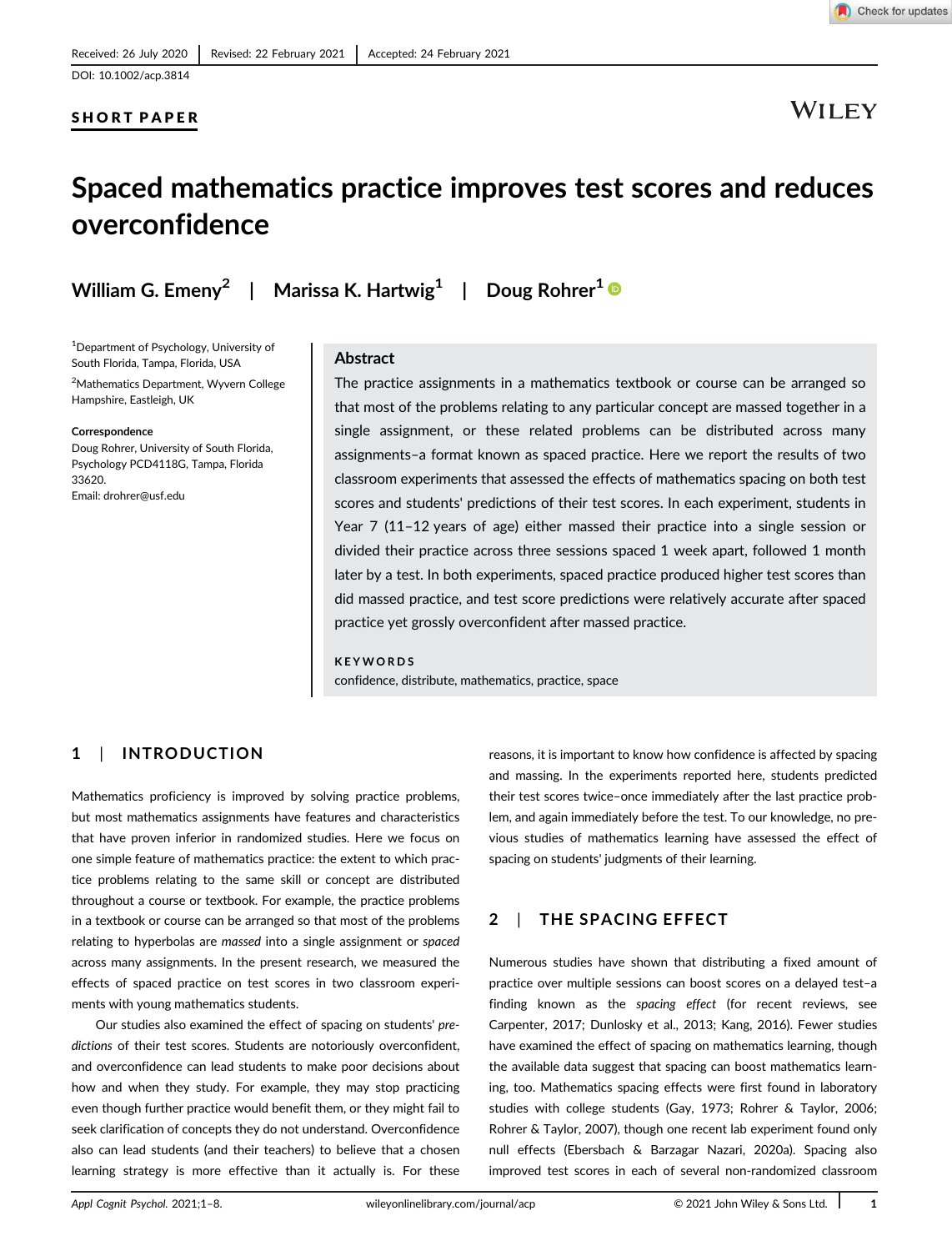studies, including studies with students in high school geometry (Yazdani & Zebrowski, 2006), college statistics (Budé et al., 2011), and year four mathematics (Chen et al., 2018). Only in the last several years, however, has mathematics spacing been the focus of randomized studies in the classroom, and these too found test score benefits. These include a study with third- and seventh-grade students (Barzagar Nazari & Ebersbach, 2019), two studies fully embedded within a college pre-calculus course (Hopkins et al., 2016; Lyle et al., 2020), and a study in a college statistics course (Ebersbach & Barzagar Nazari, 2020b).

Only a few studies of mathematics spacing have failed to find test benefits, and we suspect that these null effects reflect one or more boundary conditions. For instance, one of the laboratory studies cited above found that the spacing effect disappeared entirely when the test delay was shortened from 4 weeks to 1 week, suggesting that short test delays might reduce or eliminate the spacing effect (Rohrer & Taylor, 2006). Yet a recent laboratory experiment found null effects after both a one-week and five-week test delay, leading the authors to speculate that the nature of the mathematics task might moderate the size of the spacing effect (Ebersbach & Barzagar Nazari, 2020a). The present studies were not designed to test the plausibility of any particular boundary condition, but the results of our studies are incidentally inconsistent with certain possibilities, as we detail in the Discussion. That said, the present studies were designed to assess the effect of mathematics spacing on test scores in a classroom setting.

## 3 | STUDENTS' PREDICTIONS OF TEST PERFORMANCE

The second aim of the present work was to examine how mathematics spacing affects students' judgments of their future performance. Students who can accurately predict their future test performance are better able to make study decisions that are appropriate for their current state of learning (Butler & Winne, 1995; Dunlosky & Rawson, 2012; Thiede, 1999), but previous studies have shown that students' predictions are often poorly calibrated (for a review, see Hacker, Bol, & Keener, 2008). Poor calibration has been observed in various subject areas – including mathematics (e.g., Barnett & Hixon, 1997; Hartwig & Dunlosky, 2017). A common form of poor calibration is overconfidence. In other words, when students are asked to predict their test performance before taking a test, their predictions often exceed their actual scores.

Techniques for improving students' prediction accuracy have been explored, with mixed success (Hacker et al., 2008). While some techniques have involved direct metacognitive training, others have relied on students' own experiences with practice. For example, some strategies known to boost students' learning – such as practice testing – may be doubly beneficial because they can also improve prediction accuracy (Little & McDaniel, 2015). Whether the spacing of practice can also enhance prediction accuracy is unclear. Laboratory studies in which participants judged their learning following spaced or massed practice have yielded mixed results with regards to judgment accuracy (e.g., Kornell, 2009; Logan et al., 2012). Importantly, however, the possible benefit of spaced practice on prediction accuracy has not previously been examined in real classrooms or with mathematics materials.

Indeed, it is intuitive that a greater degree of spaced practice could promote more accurate predictions in classroom settings. When practice is spaced across multiple sessions, students will likely forget some of the to-be-learned material during the intervening time intervals, which in turn might draw their attention to the forgetting that often occurs across time (Koriat et al., 2004). Moreover, forgetting between consecutive sessions can help students recognize that their initial choice of learning strategy was suboptimal (cf. Bahrick & Hall, 2005) or that they had not learned the material as well as they believed. Massed practice, in contrast, may contribute to predictions that are overconfident because practice that occurs in a single, massed session may produce a high level of fluency or success within that session, without signaling whether the learning will hold up across time. Put another way, students may fail to recognize that the gains experienced during massed practice will not persist as well as the gains experienced during spaced practice, resulting in an *illusion of mastery* (Bjork, 1999; Bjork et al., 2013). To test these speculations about the effects of spaced and massed practice on prediction accuracy, students in the present studies predicted their future test score immediately after completing spaced or massed mathematics practice and again immediately before the test.

## 4 | OVERVIEW OF PRESENT RESEARCH

In each of two studies, students completed 12 practice problems that were either massed in a single session or distributed evenly across three sessions spaced 1 week apart. Students were tested 1 month later. Students predicted their test scores twice: immediately after the last practice problem and immediately before the test. The studies were designed to answer two research questions: How does spacing affect test scores, and how does spacing affect students' predictions of their test scores?

## 5 | METHOD

The methodology of the two experiments was nearly identical, and the slight differences are noted below. We chose to conduct Experiment 2 to replicate the results of Experiment 1 and to correct a potential issue concerning the mathematics proficiency of students in Experiment 1, as explained below. The anonymized data and all materials are available at Open Science Framework (OSF) https://osf.io/vcf6e/.

#### 5.1 | Students

Participating students attended a large school in the United Kingdom. Students completed the experiment during Year 7 (ages 11–12 years).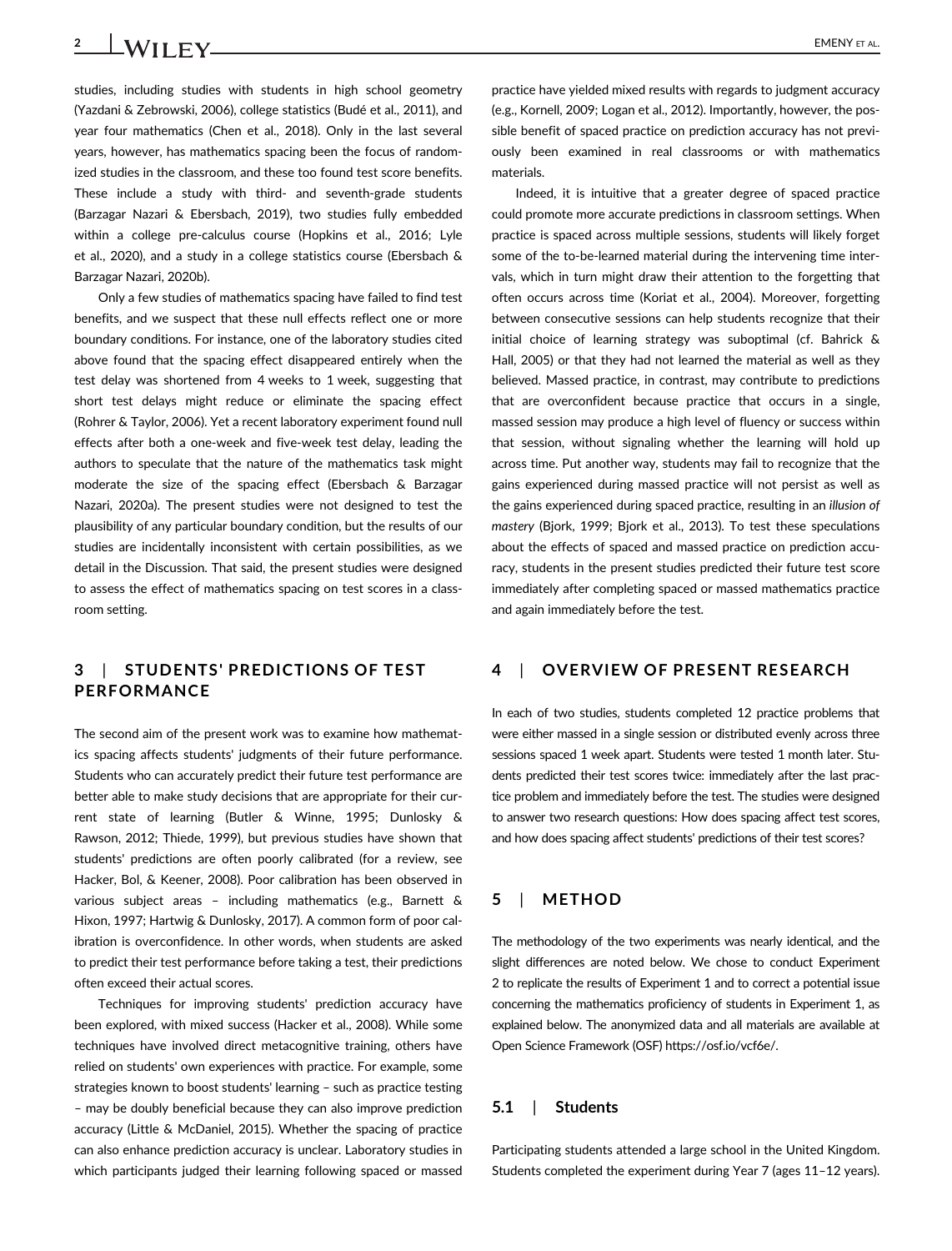We conducted Experiment 1 in spring 2018 and Experiment 2 in spring 2019. Experiment 1 was completed by 44 students, and Experiment 2 was completed by 55 students. These sample sizes were large enough to detect an effect size greater than  $d = 0.43$  in Experiment 1 and *d* = 0.38 in Experiment 2 (assuming within-subjects design, twotailed test, alpha = .05, and power = 0.8). An additional 17 students in the participating classes (11 in Experiment 1, and 6 in Experiment 2) missed at least one of the class meetings in which the experiment took place, and their incomplete data were excluded from all analyses.

Each experiment included two participating classes, which we arbitrarily label Class A and Class B. In Experiment 1, Class A included 24 participating students (12 girls, 12 boys), and Class B had 20 (10 girls, 10 boys). In Experiment 2, Class A included 28 participating students (11 girls, 17 boys), and Class B had 27 (13 girls, 14 boys). We measured students' mathematics proficiency with the KS2 SAT mathematics score, which we were able to obtain for all but three participating students (one in Experiment 1, and two in Experiment 2). In Experiment 1, the KS2 SAT scores were significantly greater in Class A (*M* = 109.6, *SD* = 3.4, *n* = 23) than in Class B (*M* = 104.4, *SD* = 4.4, *n* = 20), *p* < .001, *d* = 1.33. In Experiment 2, there was no reliable difference between the scores of Class A (*M* = 110.6*, SD* = 4.8, *n* = 27) and Class B (*M* = 108.8, *SD* = 5.0, *n* = 26).

#### 5.2 | Materials and design

Each mathematics problem included a Venn diagram task or a permutation task (Figure 1). Class A spaced their practice of the Venn problems and massed their practice of the permutation problems, and Class B did the reverse. We created the Venn problems, and the permutation task was taken from Rohrer and Taylor (2006). We did not administer a pretest, though neither task is part of the school curriculum or national curriculum for Year 7 or sooner.

## 5.3 | Procedure

The timeline is shown in Figure 2. For both the Venn and permutation tasks, students saw a tutorial followed by 12 practice problems that were either massed into a single session or divided evenly across three practice sessions spaced 1 week apart. The test delay equaled 4 weeks (27–29 days). The sessions were scheduled so that students never completed a task for both the spaced and massed condition on the same day. Instead, the timelines for the two conditions (spaced and massed) were staggered so that corresponding sessions for the two conditions were offset by one or two days. Finally, we counterbalanced condition and test order so that Class A was tested on the spaced material before they were tested on the massed material, and Class B was tested on the massed material before they were tested on the spaced material.

Students completed the practice sessions and tests during their mathematics class under the supervision of their teacher. Neither of the two teachers was a member of the research team, and no researcher attended a class meeting in which the experiment took place. Students solved problems by paper and pencil, without a calculator. No problem appeared more than once during the experiment. For each task (Venn and permutation), students saw a tutorial immediately before they began the first practice problem, and both the tutorial and practice problems were presented via an audiovisual slideshow created by the first author. Each practice problem appeared

|                        | <b>Permutation</b>                                                                                  | <b>Venn</b>                                                                         |
|------------------------|-----------------------------------------------------------------------------------------------------|-------------------------------------------------------------------------------------|
|                        | Problem                                                                                             | Problem                                                                             |
|                        | How many different ways can the<br>following letters be arranged?                                   | The Venn Diagram shows the elements of<br>sets A, B and C. List all the elements of |
|                        | <b>AABCC</b>                                                                                        | в<br>$(A \cup C) \cap B$<br>k<br>d<br>p s<br>r <sub>z</sub><br>X<br>e<br>W<br>C     |
|                        | <b>Solution</b>                                                                                     | <b>Solution</b><br>B                                                                |
| ent<br>no<br>lem,<br>d | $\frac{5 \times 4 \times 3 \times 2 \times 4}{2 \times 1 \times 2 \times 4} =$<br>60<br>$= 30$<br>2 | $\{t, p, s, x\}$<br>k<br>d<br>p s<br>r <sub>z</sub><br>$\mathbf{x}$<br>e<br>W       |
|                        |                                                                                                     | C                                                                                   |

FIGURE 1 The tasks. Every stud saw the same practice problems, and student saw the same problem twice. Immediately after each practice prob students were shown the solution an asked to correct any errors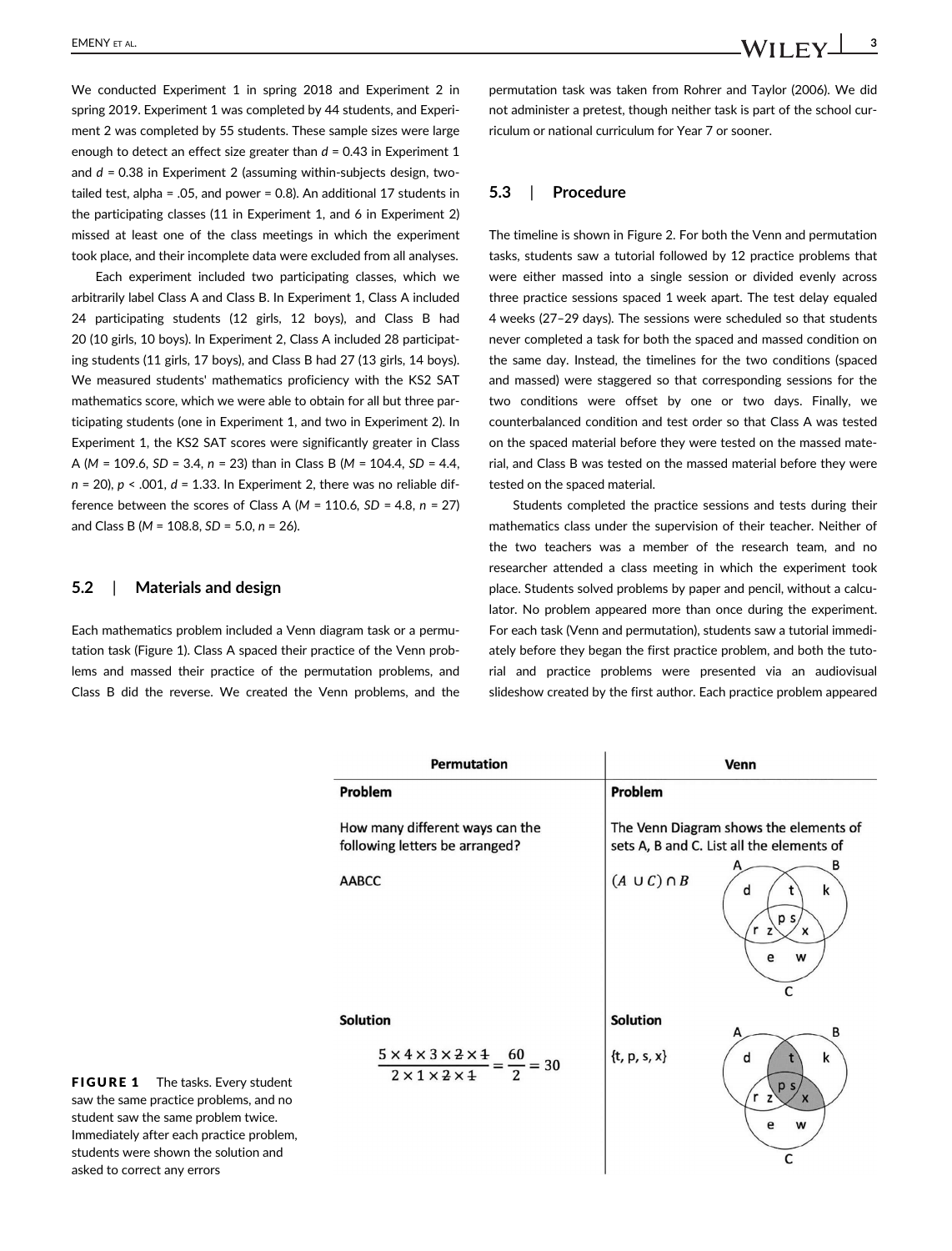## 4 | WII FV <u>| EMENY ET AL.</u>



FIGURE 2 The procedure. Students completed 12 practice problems. Students predicted their test scores immediately after the last practice problem (prediction 1) and immediately before the test (prediction 2). Students also estimated their test scores immediately after the test (Postdiction)

one at a time. Each problem remained on the screen while students attempted to solve it (45 s). Immediately afterwards, the solution appeared on the screen and remained on the screen while students heard a prerecorded oral explanation (60 s, on average), and then the solution remained on the screen while students corrected their errors (20 s). Having students correct their solution immediately after each practice problem prohibited us from scoring their practice problems, and thus we have no measure of practice performance. We should also note that this immediate feedback ensured that the study manipulated not only practice but instruction more broadly. Throughout each practice session, students could see their written work for practice problems that had appeared previously in the session. For each test (Venn and permutation), students were given a sheet of paper listing four novel problems and asked to solve the problems in any order they wish (8 min). Students received no feedback during the test.

Students predicted their test scores twice: immediately after the last practice problem, and immediately before the test. They also "postdicted" their test score immediately after the test. For each of these three judgments, students were asked to estimate their score on a test with four problems, as detailed in the Appendix.

## **RESULTS**

## 6.1 | Test scores

Both experiments showed a spacing effect (Figure 3). In Experiment 1, the spacing effect was moderately large,  $t(43) = 4.0$ ,  $p < .001$ , *d* = 0.61, 95% CI [0.28, 0.92]. In Experiment 2, the spacing effect was smaller but still sizeable, *t*(54) = 2.9, *p* < .01, *d* = 0.39, 95% CI [0.11, 0.66]. Each Cohen's *d* value equals the mean difference score divided by the standard deviation of the difference scores (also known as *d* <sup>z</sup> ). This choice of Cohen's *d* produced a smaller value than other alternatives because the two sets of scores were not strongly correlated, and thus the reported effect sizes are conservative (Lakens, 2013).

The spacing effect was not associated with student proficiency. Specifically, students' mathematics scores on the KS2 SAT (see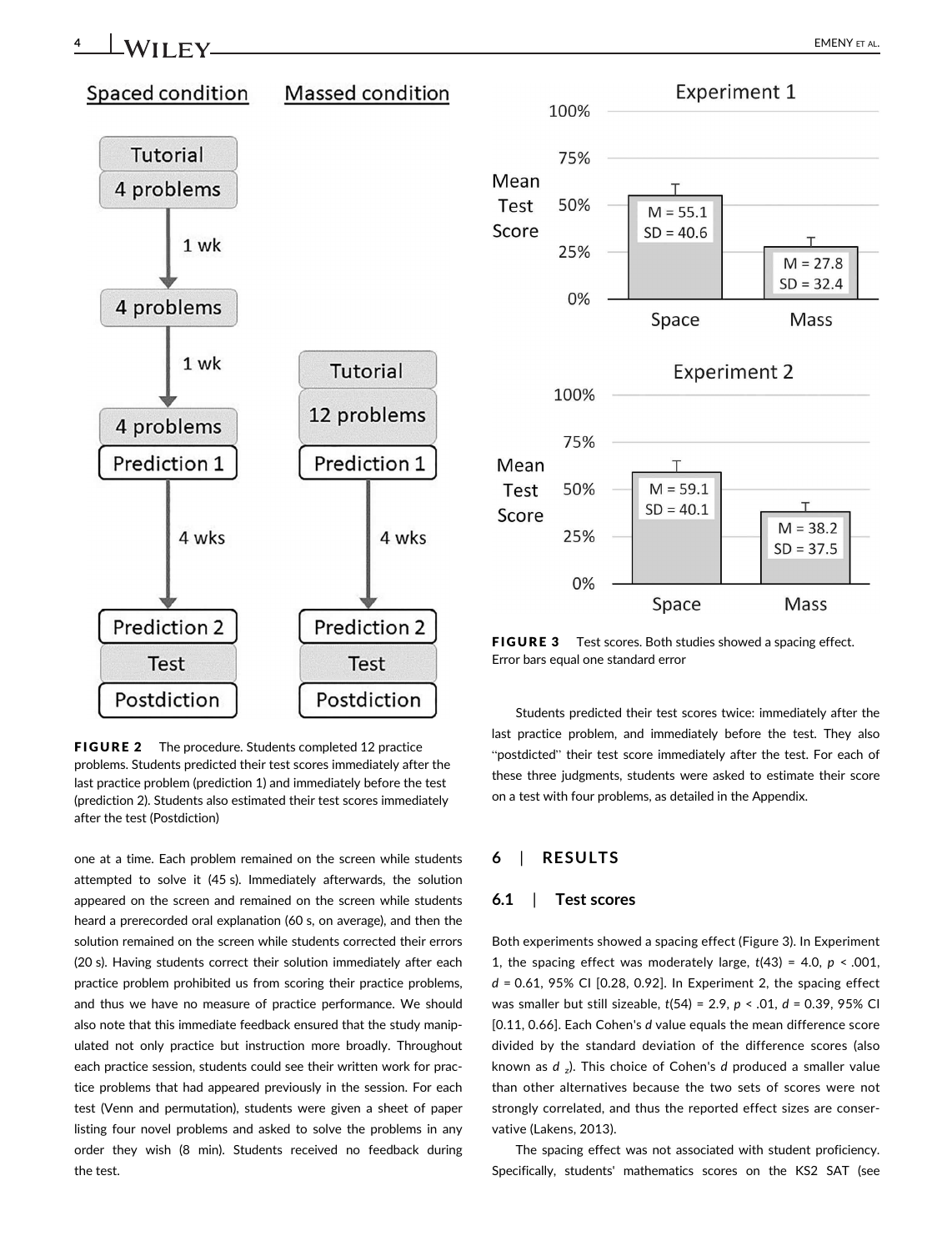



## 7 | DISCUSSION

Method) were not significantly correlated with the students' spacing effect (test score in spaced condition minus test score in massed condition) in both Experiment 1 (*r* = .21, *p* = .19) and Experiment 2 ( $r = .07$ ,  $p = .63$ ). Thus, the data provide no support for the claim that the benefits of spacing depend on student proficiency.

#### 6.2 | Students' predictions

In both experiments, spaced practice led to accurate predictions of test scores, whereas massed practice engendered overconfidence (Figure 4). For Prediction 1, which students made immediately after the last practice problem, spacing led to predictions that were slightly but not significantly greater than actual test scores (Experiment 1: *t* (43) = 1.0, *p* = .33, *d* = 0.15; Experiment 2: *t*(54) = 1.7, *p* = .10, *d* = 0.23), whereas massed practice led to substantial overconfidence (Experiment 1: *t*(43) = 6.1, *p* < .001, *d* = 0.92; Experiment 2: *t* (54) = 7.9, *p* < .001, *d* = 1.07). For Prediction 2, which students provided immediately before the test, spacing again led to accurate predictions (Experiment 1: *t*(43) = −0.1, *p* = .93, *d* = 0.01; Experiment 2: *t* (54) = 0.1, *p* = .93, *d* = 0.01), whereas massed practice produced moderate overconfidence (Experiment 1: *t*(43) = 2.7, *p* < .01, *d* = 0.41; Experiment 2:  $t(54) = 2.3$ ,  $p = .03$ ,  $d = 0.31$ ). Finally, the "postdictions" made immediately after the test were accurate regardless of whether practice had been spaced or massed.

Because the accurate predictions of test scores necessarily yield a null difference between the predicted test score and the actual test score, we also found the Bayes Factor for every null difference reported above to determine whether the evidence favors the null hypothesis (accuracy) or the alternative hypothesis (inaccuracy). We used an online algorithm created by Rouder et al., 2009. The algorithm assumes a Jeffreys prior, and we set scale *r* to the default value of 0.7071. In every case, the Bayes Factor exceeded one, which means that the evidence did in fact favor the null hypothesis (accuracy).

Spaced mathematics practice sharply improved test scores in both experiments (Figure 3). In addition, students' predictions of their test scores were quite accurate if they had spaced their practice yet grossly overconfident if they had massed their practice (Figure 4). Both findings have caveats and practical implications.

## 7.1 | Boundary conditions of the mathematics spacing effect

Although mathematics spacing effects have been observed repeatedly, a few studies have found null effects (see Introduction). An examination of the data suggests that these negative findings might be due to one or more boundary conditions. Here we consider four possibilities.

1. *Nature of the Task*. Might the mathematics spacing effect be moderated by the nature of the mathematics task? This possibility was raised by Ebersbach and Barzagar Nazari 2020a to account for the null effects observed in every condition of their laboratory study. Yet we are not aware of any evidence for this claim. The study by Ebersbach and Barzagar Nazari included only one kind of task, and it was the same permutation task that produced large spacing effects in each of two previous studies (Rohrer & Taylor, 2006, 2007). Furthermore, no studies have shown an association between the nature of a mathematics task and the size of the spacing effect.

2. *Short Test Delay*. Some evidence suggests that the mathematics spacing effect can vanish when the test delay is brief. In one laboratory study, students either massed their practice or spaced their practice across two sessions spaced 1 week apart before taking an exam 1 or 4 weeks later, and only the four-week delay produced a spacing effect (Rohrer & Taylor, 2006). Similar findings have been obtained in spacing studies with non-mathematics materials (e.g., Rawson & Kintsch, 2005; Serrano & Muñoz, 2007). Findings such as these suggest that mathematics test scores might not benefit from spacing if test delays are brief.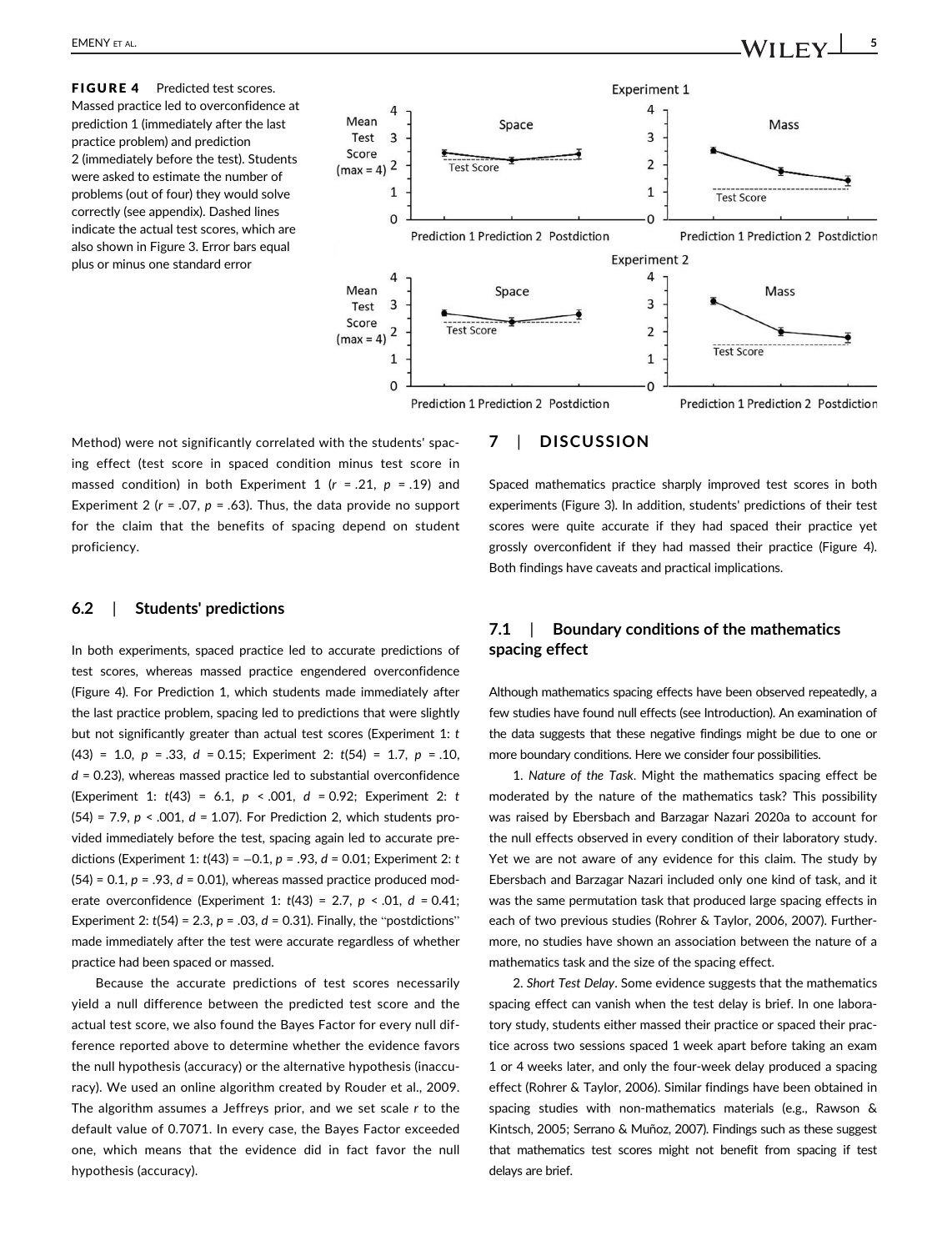3. *Short Spacing Gaps*. Some indirect evidence suggests that the mathematics spacing effect can shrink or disappear if the spacing gap is much shorter than the test delay, as is the case with nonmathematics materials (e.g., see meta-analysis by Cepeda et al., 2006). This possibility also is consistent with the results of the mathematics spacing study that found null effects when the test delay was rather long (Ebersbach & Barzagar Nazari, 2020a). Students in that study either massed their practice or spaced their practice across two sessions separated by 1 or 11 days before taking a test 5 weeks later, and the larger spacing gaps produced larger test scores: about 25% after massed practice, about 30% after a 1-day spacing gap, and nearly 40% after an 11-day spacing gap. Thus, although the spacing effects were not statistically significant, both spacing gaps produced positive spacing effects, and the effect size was smaller for the 1-day

gap than for the 11-day gap. If too-short spacing gaps do reduce the size of the spacing effect, mathematics students should space their practice across sessions separated by at least a week or more if longterm learning is the goal.

4. *Sparse Feedback*. The test score benefits of spaced mathematics practice might fade if students are not promptly shown the correct solution to any problem they cannot solve. In the present studies, students were shown the correct solution to each problem immediately after each attempt, and they also were required to correct any errors in their solution. Without this kind of instructional feedback, spaced practice can be a disadvantage because students who forget how to solve a particular kind of problem during the spacing gap will then be unable to either solve the problem or learn from feedback, thereby denying students an opportunity to learn during this subsequent session. This potential caveat is only conjecture, however, because the nature or degree of feedback has not been manipulated in a mathematics spacing study. However, feedback was provided after only one half of the practice problems in the aforementioned study finding only null effects (Ebersbach & Barzagar Nazari, 2020a).

## 7.2 | Student overconfidence

Apart from the spacing effect, the present studies showed that spacing can improve students' accuracy in judging their learning. Following spaced practice, students predicted their future test scores very accurately, whereas massed practice yielded gross overconfidence. The overconfidence after massed practice might be due to the fluency or success with which students can solve a set of similar problems by merely repeating the same procedure over and over, giving the impression that students have mastered the content. In turn, overconfidence may lead students and their teachers to believe that further practice is unnecessary when, in fact, the gains will not be retained across time.

Though massed practice produced overconfidence, we note that predictions following massed practice were only slightly greater than predictions following spaced practice. Thus, massed practice did not elevate predictions to an unrealistically high level but instead failed to

help students recognize their low level of mastery. One might speculate that awareness could be improved by assigning practice problems after a delay–essentially a practice test–which can boost both metacognitive awareness and test scores. Spaced mathematics practice provides exactly this kind of practice testing. With spaced practice, both students and teachers get a clearer picture of students' comprehension and retention across time and are better poised to steer future practice effectively.

#### 7.3 | Practical implications

The learning benefits of spaced mathematics practice have obvious utility in the classroom. Spacing improved test scores in the present studies by more than half, which is far more beneficial than most mathematics learning interventions. These results, in conjunction with the results of other researchers, provide strong support for spaced mathematics practice. More broadly, we believe spacing improves the long-term learning of any kind of material, and we join the many other researchers who have previously advocated for a greater degree of spacing in the classroom (e.g., Carpenter, 2017; Kang, 2016; Dunlosky et al., 2013, Roediger & Pyc, 2012; Willingham, 2014).

Still, spaced mathematics practice is not without its challenges. Apart from the possible boundary conditions described above, little is known about exactly how practice problems should be spaced. For instance, a dozen practice problems can be distributed evenly across three assignments or distributed more thinly across six assignments, and the spacing gaps between assignments can be fixed in length (always 1 week) or expanding (1 week, 3 weeks, and then 9 weeks). The variations are uncountable. Finally, spaced mathematics assignments are not readily available to many teachers because students' mathematics textbooks provide only a small degree of spacing (Rohrer et al., 2020). These teachers would need to create their own spaced assignments or use spaced assignments drawn from the internet or other resources.

Yet these obstacles should not overshadow the merits of spaced mathematics practice. Spacing is one of the largest and most robust learning strategies known to learning researchers, and spacing can be implemented in nearly any mathematics course. Though there are some subtleties regarding its implementation, the key point is that teachers should shift their mindset so that the practice of a skill or concept is seen not as material that should be squeezed into one or two consecutive class meetings but rather as material that can be distributed across many lessons. By adopting this approach, mathematics teachers can help their students better learn the material and also better gauge how well they have learned the material.

#### ACKNOWLEDGMENTS

The research reported here was supported by the Institute of Education Sciences, U.S. Department of Education, through grant R305A160263 to the University of South Florida. The opinions expressed are those of the authors and do not represent the views of the U.S. Department of Education.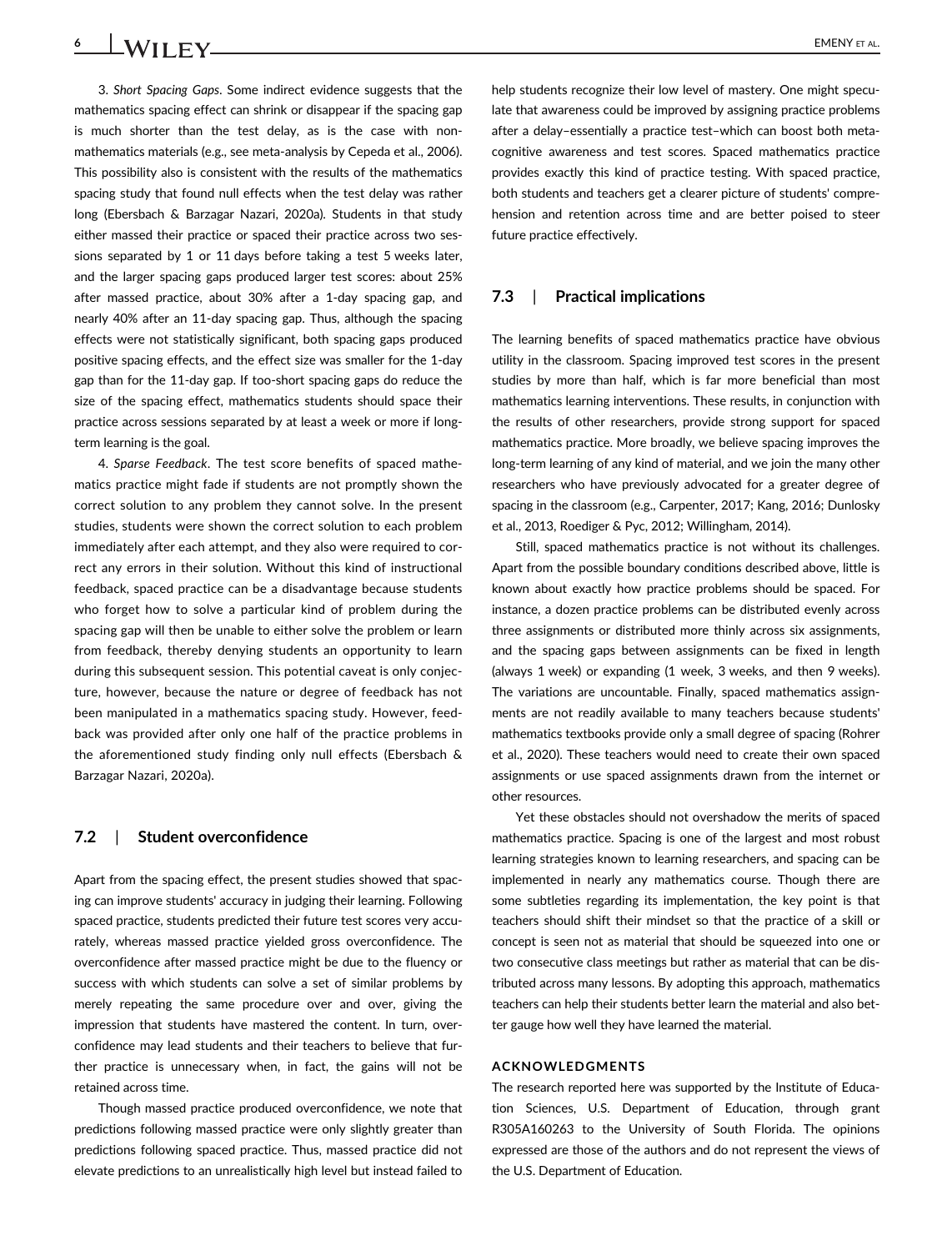## CONFLICT OF INTEREST

The authors have no conflict of interest to declare.

#### DATA AVAILABILITY STATEMENT

Data and materials are available at Open Science Framework (OSF) https://osf.io/vcf6e/

#### ORCID

*Doug Rohrer* https://orcid.org/0000-0002-0059-545X

#### **REFERENCES**

- Bahrick, H. P., & Hall, L. K. (2005). The importance of retrieval failures to long-term retention: A metacognitive explanation of the spacing effect. *Journal of Memory and Language*, *52*, 566–577.
- Barnett, J. E., & Hixon, J. E. (1997). Effects of grade level and subject on student test score predictions. *The Journal of Educational Research*, *90*, 170–174.
- Barzagar Nazari, K., & Ebersbach, M. (2019). Distributing mathematical practice of third and seventh graders: Applicability of the spacing effect in the classroom. *Applied Cognitive Psychology*, *33*, 288–298.
- Bjork, R. A. (1999). Assessing our own competence: Heuristics and illusions. In D. Gopher & A. Koriat (Eds.), *Attention and performance XVII. Cognitive regulation of performance: Interaction of theory and application* (pp. 435–459). MIT Press.
- Bjork, R. A., Dunlosky, J., & Kornell, N. (2013). Self-regulated learning: Beliefs, techniques, and illusions. *Annual Review of Psychology*, *64*, 417–444.
- Budé, L., Imbos, T., van de Wiel, M. W., & Berger, M. P. (2011). The effect of distributed practice on students' conceptual understanding of statistics. *Higher Education*, *62*, 69–79.
- Butler, D. L., & Winne, P. H. (1995). Feedback and self-regulated learning: A theoretical synthesis. *Review of Educational Research*, *65*, 245–281.
- Carpenter, S. K. (2017). Spacing effects in learning and memory. In J. T. Wixted & J. H. Byrne (Eds.), *Cognitive Psychology of Memory, Learning and Memory: A Comprehensive Reference* (2nd ed., pp. 465–485). Oxford: Academic Press.
- Cepeda, N. J., Pashler, H., Vul, E., Wixted, J. T., & Rohrer, D. (2006). Distributed practice in verbal recall tasks: A review and quantitative synthesis. *Psychological Bulletin*, *132*, 354–380.
- Chen, O., Castro-Alonso, J. C., Paas, F., & Sweller, J. (2018). Extending cognitive load theory to incorporate working memory resource depletion: Evidence from the spacing effect. *Educational Psychology Review*, *30*, 483–501.
- Dunlosky, J., & Rawson, K. A. (2012). Overconfidence produces underachievement: Inaccurate self-evaluations undermine students' learning and retention. *Learning and Instruction*, *22*, 271–280.
- Dunlosky, J., Rawson, K. A., Marsh, E. J., Nathan, M. J., & Willingham, D. T. (2013). Improving students' learning with effective learning techniques: Promising directions from cognitive and educational psychology. *Psychological Science in the Public Interest*, *14*, 4–58.
- Ebersbach, M., & Barzagar Nazari, K. (2020a). No robust effect of distributed practice on the short- and long-term retention of mathematical procedures. *Frontiers in Psychology*, *11*, 811.
- Ebersbach, M., & Barzagar Nazari, K. (2020b). Implementing distributed practice in statistics courses: Benefits for retention and transfer. *Journal of Applied Research in Memory and Cognition*, *9*, 532–541.
- Gay, L. R. (1973). Temporal position of reviews and its effect on the retention of mathematical rules. *Journal of Educational Psychology*, *64*, 171–182.
- Hacker, D. J., Bol, L., & Keener, M. C. (2008). Metacognition in education: A focus on calibration. In J. Dunlosky & R. A. Bjork (Eds.), *Handbook of metamemory and memory* (pp. 429–455). Taylor & Francis.
- Hartwig, M. K., & Dunlosky, J. (2017). Category learning judgments in the classroom: Can students judge how well they know course topics? *Contemporary Educational Psychology*, *49*, 80–90.
- Hopkins, R. F., Lyle, K. B., Hieb, J. L., & Ralston, P. A. (2016). Spaced retrieval practice increases college students' short-and long-term retention of mathematics knowledge. *Educational Psychology Review*, *28*, 853–873.
- Kang, S. H. (2016). Spaced repetition promotes efficient and effective learning: Policy implications for instruction. *Policy Insights From the Behavioral and Brain Sciences*, *3*, 12–19.
- Koriat, A., Bjork, R. A., Sheffer, L., & Bar, S. K. (2004). Predicting one's own forgetting: The role of experience-based and theory-based processes. *Journal of Experimental Psychology: General*, *133*, 643–656.
- Kornell, N. (2009). Optimizing learning using flashcards: Spacing is more effective than cramming. *Applied Cognitive Psychology*, *23*, 1297–1317.
- Lakens, D. (2013). Calculating and reporting effect sizes to facilitate cumulative science: A practical primer for t-tests and ANOVAs. *Frontiers in Psychology*, *4*, 863.
- Little, J. L., & McDaniel, M. A. (2015). Metamemory and control following retrieval practice for text. *Memory & Cognition*, *43*, 85–98.
- Logan, J. M., Castel, A. D., Haber, S., & Viehman, E. J. (2012). Metacognition and the spacing effect: The role of repetition, feedback, and instruction on judgments of learning for massed and spaced rehearsal. *Metacognition and Learning*, *7*, 175–195.
- Lyle, K. B., Bego, C. R., Hopkins, R. F., Hieb, J. L., & Ralston, P. A. S. (2020). How the amount and spacing of retrieval practice affect the shortand long-term retention of mathematics knowledge. *Educational Psychology Review*, *32*, 277–295.
- Rawson, K. A., & Kintsch, W. (2005). Rereading effects depend upon time of test. *Journal of Educational Psychology*, *97*, 70–80.
- Roediger, H. L., & Pyc, M. A. (2012). Inexpensive techniques to improve education: Applying cognitive psychology to enhance educational practice. *Journal of Applied Research in Memory and Cognition*, *1*, 242–248.
- Rohrer, D., Dedrick, R. F., & Hartwig, M. K. (2020). The scarcity of interleaved practice in mathematics textbooks. *Educational Psychology Review*, *32*, 873–883.
- Rohrer, D., & Taylor, K. (2006). The effects of overlearning and distributed practice on the retention of mathematics knowledge. *Applied Cognitive Psychology*, *20*, 1209–1224.
- Rohrer, D., & Taylor, K. (2007). The shuffling of mathematics practice problems boosts learning. *Instructional Science*, *35*, 481–498.
- Rouder, J. N., Speckman, P. L., Sun, D., Morey, R. D., & Iverson, G. (2009). Bayesian t tests for accepting and rejecting the null hypothesis. *Psychonomic Bulletin & Review*, *16*, 225–237.
- Serrano, R., & Muñoz, C. (2007). Same hours, different time distribution: Any difference in EFL? *System*, *35*, 305–321.
- Thiede, K. W. (1999). The importance of monitoring and self-regulation during multi-trial learning. *Psychonomic Bulletin and Review*, *6*, 662–667.
- Willingham, D. T. (2014). Strategies that make learning last. *Educational Leadership*, *72*(2), 10–15.
- Yazdani, M. A., & Zebrowski, E. (2006). Spaced reinforcement: An effective approach to enhance the achievement in plane geometry. *Journal of Mathematical Sciences and Mathematics Education*, *1*, 37–43.

How to cite this article: Emeny WG, Hartwig MK, Rohrer D. Spaced mathematics practice improves test scores and reduces overconfidence. *Appl Cognit Psychol*. 2021;1–8.

https://doi.org/10.1002/acp.3814